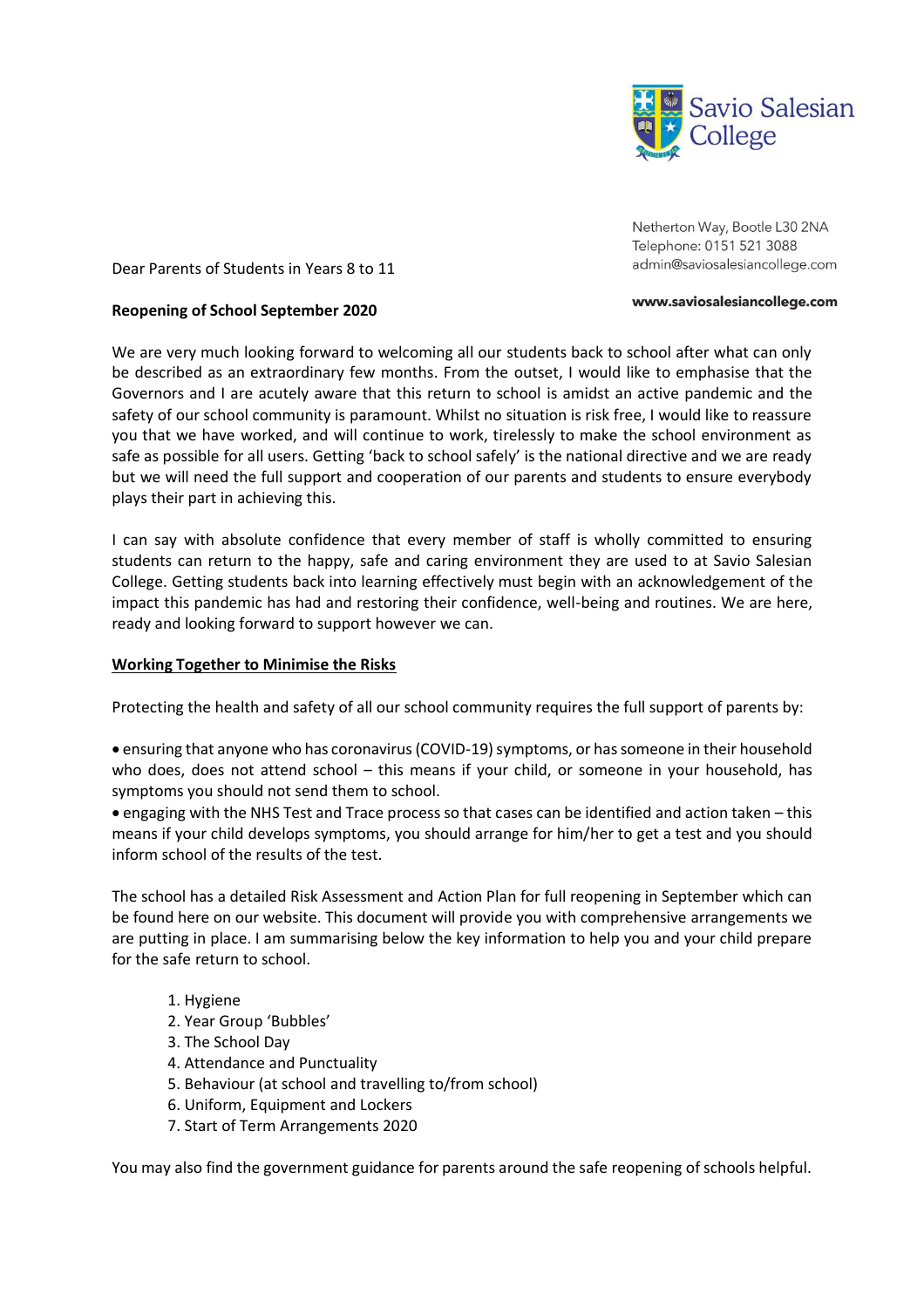# **Hygiene**

It is vital that firm routines for hand and respiratory hygiene are maintained at all times by all school users; these will include:

• Ensuring everyone cleans their hands more often than usual, including when they arrive at school, before eating and when they move between classrooms. Cleaning hands can be done with soap and running water or hand sanitiser (which is widely available throughout the campus and will be located at the gate on arrival to school).

• Ensuring good respiratory hygiene, by ensuring the 'catch it, bin it, kill it' approach. To assist with this, all classrooms will be equipped with tissues and covered waste disposal bins.

• Minimising contact and maintaining distance, as far as possible, particularly from adults in school. Students should attempt to maintain 2m distance from their teachers and other adults who work with them. They should also be mindful that some adults and students are more vulnerable and should particularly respect social distancing with these people. Keeping the school site clean is also a major priority in minimising the risk of infection. Below is a summary of key measures (full details can be found in the Risk Assessment and Action Plan):

• The school has undergone a full 'deep clean' in August line with government guidelines.

• We have worked with our cleaning contractor to deliver an enhanced, comprehensive daily cleaning schedule when school is open.

• Our Housekeeping team will be on site daily to clean frequently touched surfaces, as well as cleaning areas used by students from different 'bubbles'.

• Staff and students will participate by wiping down their work areas at the end of each lesson using anti-bacterial wipes provided.

• Communal areas of the campus and frequently touched surfaces are coated with Zoono that forms a film providing protection against virus and bacteria for up to 28 days.

In preparation for reopening, we have purchased considerable quantities of hand sanitiser, tissues and antibacterial wipes which will be available in all rooms for all site users. In line with government guidelines, we will not be providing PPE for students. If, however, your child wishes to wear PPE, he/she is welcome to do so. However, government guidelines are consistently being updated and we will keep you informed.

## **Year Group 'Bubbles'**

In line with government guidance, the school has developed plans designed to minimise the risk of transmission within school by reducing the opportunities for students to mix as much as possible. At Savio Salesian College, this will involve students remaining within their year group 'bubbles' for the majority of their time at school. Each 'bubble' will have a designated 'zone' in the building where the vast majority of lessons will take place, with the exception of some practical lessons. Students will remain in their respective 'bubbles' (either indoors or outdoors) during break and will eat lunch in their designated room.

Whilst staff members will need to be mobile across bubbles, they will respect the same hygiene requirements, maintain 2m social distancing with other adults and will 'teach from the front' of the classroom where possible (maintaining distance from students in class).

## **Times of the School Day**

As confirmed in my letter in the summer term, to enable safety measures to be put in place, the times of the school day will be temporarily changed. Tutor periods will move from the start of the day to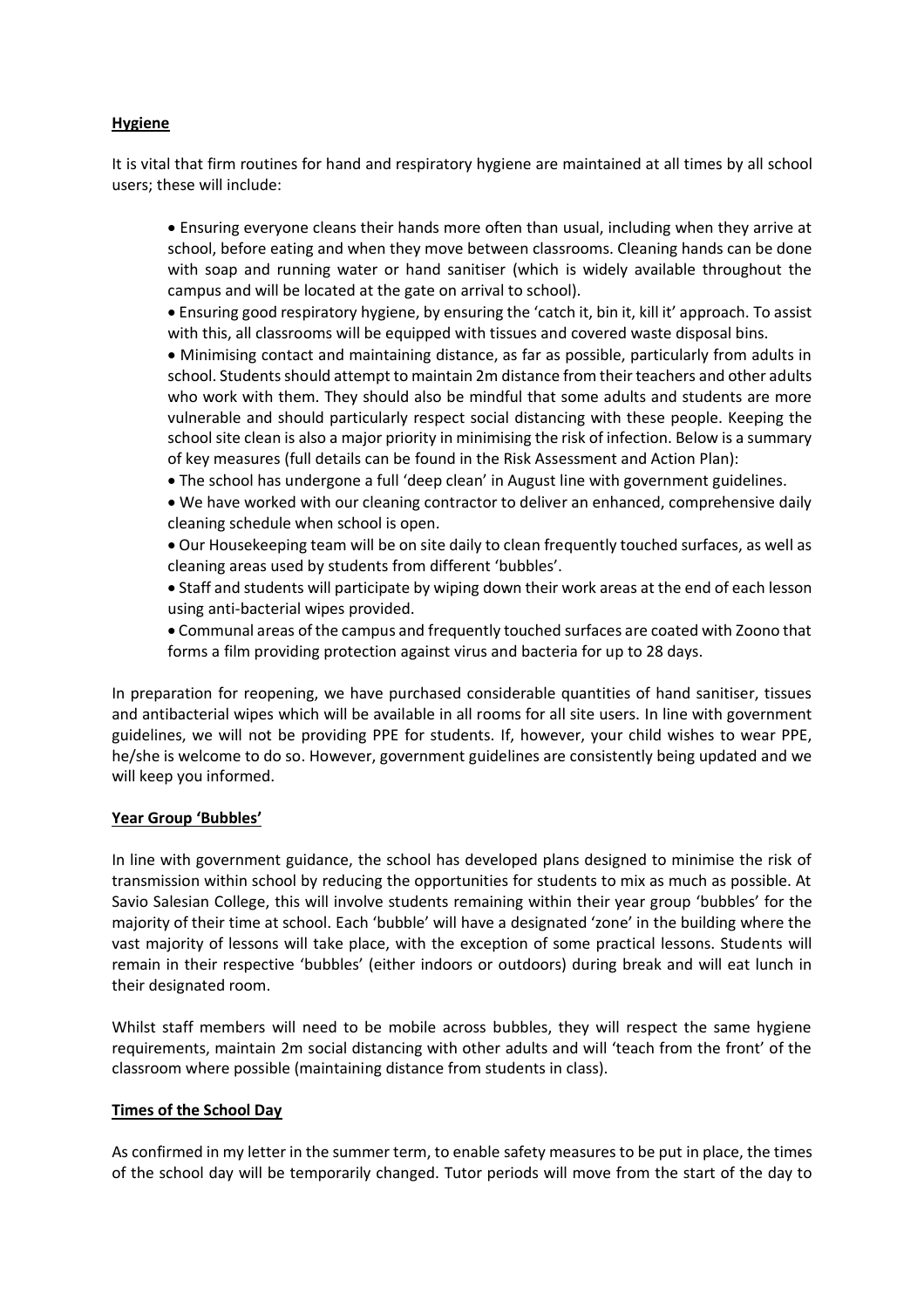either before or after the pupil lunch break depending upon year-group. Key-stages will also be assigned an entrance / exit gate to use when arriving / departing. The lunch break will be staggered so that Key stage 3 and 4 have their outside play at different times to maximise space and minimise overlap of bubbles on yards and toilet areas. Despite the changes, there will be no lost learning time.

|             | Key stage 3       |                   |                |  | Key stage 4       |                |                |
|-------------|-------------------|-------------------|----------------|--|-------------------|----------------|----------------|
|             | Year <sub>7</sub> | Year <sub>8</sub> | Year 9         |  |                   | Year 10        | Year 11        |
| 8.30 am     |                   |                   |                |  | 8.30 am           |                |                |
|             | P1                | <b>P1</b>         | P1             |  |                   | P1             | P1             |
| 9.30 am     |                   |                   |                |  | 9.30 am           |                |                |
| 10.00       | P <sub>2</sub>    | P <sub>2</sub>    | P <sub>2</sub> |  |                   |                |                |
| am          | Break 1           | Break 1           | Break 1        |  |                   | P <sub>2</sub> | P <sub>2</sub> |
| 10.15       |                   |                   |                |  |                   |                |                |
| am<br>10.30 |                   |                   |                |  | 10.30             |                |                |
| am          | P <sub>2</sub>    | P <sub>2</sub>    | P <sub>2</sub> |  | am                |                |                |
| 10.45       |                   |                   |                |  | 10.45             | Break 2        | <b>Break 2</b> |
| am          | P <sub>3</sub>    | P <sub>3</sub>    | P <sub>3</sub> |  | am                | P <sub>3</sub> | P <sub>3</sub> |
| 11.45       |                   |                   |                |  | 11.45             |                |                |
| am          | <b>P4</b>         | <b>P4</b>         | <b>P4</b>      |  | am                | <b>P4</b>      | <b>P4</b>      |
| 12.45<br>am |                   |                   |                |  | 12.45<br>am       |                |                |
|             | Form              | Form              | Form           |  |                   |                |                |
| 1.00 pm     |                   |                   |                |  |                   | Play           | Play           |
|             | Food              | Food              | Food           |  | 1.15 pm           |                |                |
| 1.15 pm     |                   |                   |                |  |                   | Food           | Food           |
|             |                   |                   |                |  | $1.30 \text{ pm}$ |                |                |
|             | Play              | Play              | Play           |  |                   | Form           | Form           |
| 1.45pm      |                   |                   |                |  | 1.45pm            |                |                |
|             | <b>P5</b>         | <b>P5</b>         | <b>P5</b>      |  |                   | <b>P5</b>      | P <sub>5</sub> |
| 2.45pm      |                   |                   |                |  | 2.45pm            |                |                |

# **Catering**

Initially, there will be no catering provision during morning break and **students should bring a snack to school**. In terms of lunch, the organisation and execution of arrangements is one of the most challenging aspects of reopening. Initially there will be no hot food option, pupils will order a cold food option from a menu during form time each day for the following day, the food will then be prepared and delivered to the classroom so that bubbles do not mix in the canteen. Pupils will eat lunch in form-groups and then have time to exercise and play outside. When we have settled back into school and can gauge how well these plans are working we will look to re-introduce a hot meal as we know we can manage the use of the canteen safely.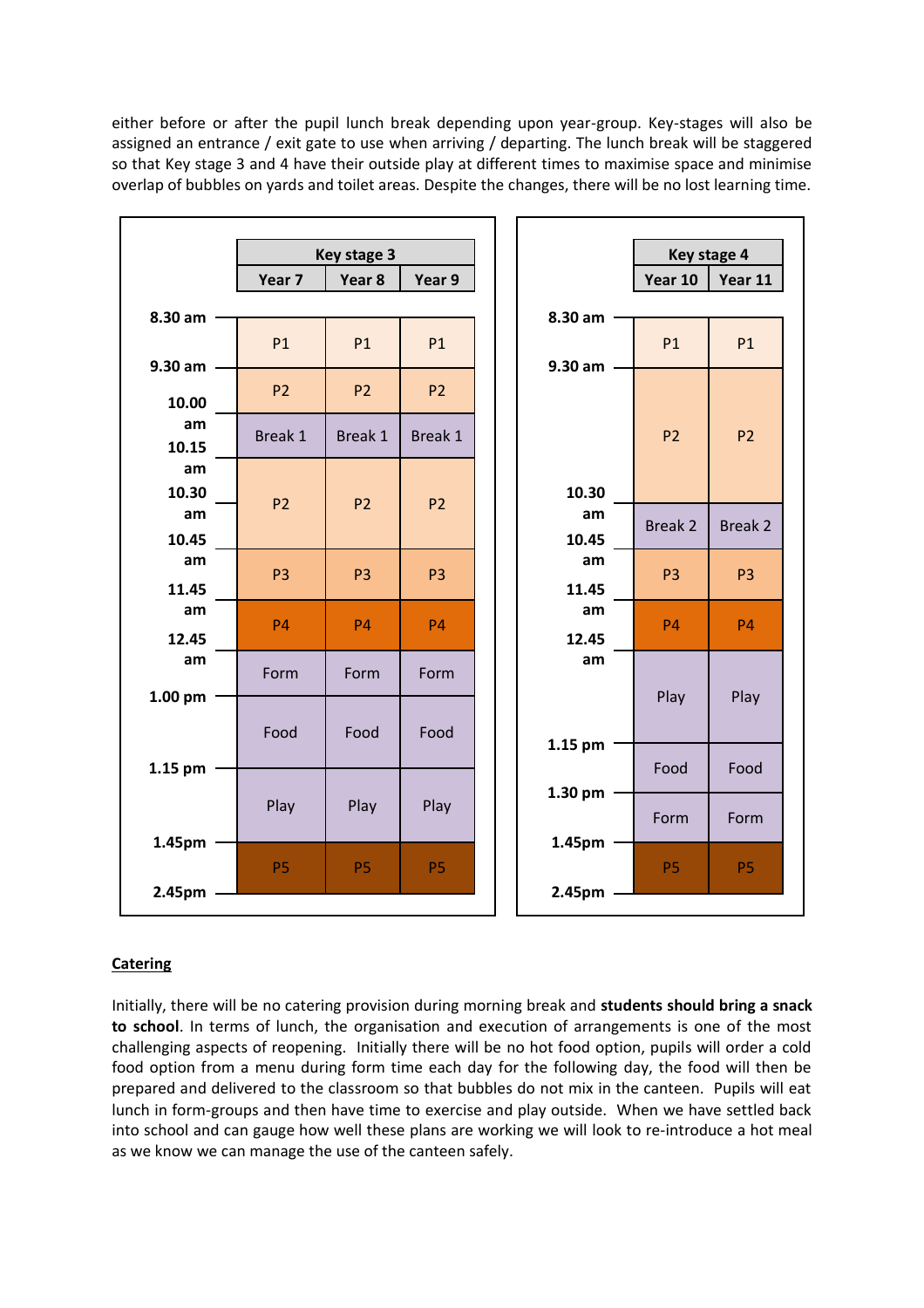Given the later lunch break for some students, I would recommend that they eat a good breakfast before school and bring a healthy snack that they can eat a break time.

# **Attendance and Punctuality**

School attendance will again be mandatory from the beginning of the new academic year. Please take the time to read the amended **Attendance and Punctuality Policy which can be found on the school website.** If your child is not able to attend, please contact the student absence line in the usual way. If the absence is COVID-19 related, please ensure the school is provided with the appropriate details. I would like to stress the importance of students arriving punctually at their designated times (above) to ensure we can safely maintain the year group 'bubbles' and minimise the risk of transmission. We strongly advise against any appointments taking place during the school session to further minimise the risk of transmission in/out of school. Where these are unavoidable, they should take place at the beginning or end of the school day to avoid students coming in and out of school. Students must have prior approval for these appointments from their Year-group Progress Leader and sign in/out on arrival/departure.

# **Behaviour**

To maintain the usual good order and safety of all the school community, the school will maintain its high expectations in terms of behaviour from the outset. To enable all students to understand what will be expected of them and how they can contribute to the smooth running of the new arrangements outlined in this letter each year-group will have an assembly on their return to school and expectations will be re-iterated through form tutors and progress leaders.

# **Travel To and From School**

Where at all possible, students should avoid traveling by public transport, ideally walking or cycling to and from school. Where it is necessary to travel by bus or train, students must be prepared to wear a face mask and should ensure they follow the travel provider's social distancing guidelines at all times. The bike sheds will be accessible and will be supervised by a member of staff at the beginning and end of the school day and will follow a one-way system for the depositing and collection of bikes. We are asking all families who choose to drop off or collect their child by car to not enter the school site or park or drop off in the immediate vicinity of the school gates as it creates a hazard for all our community.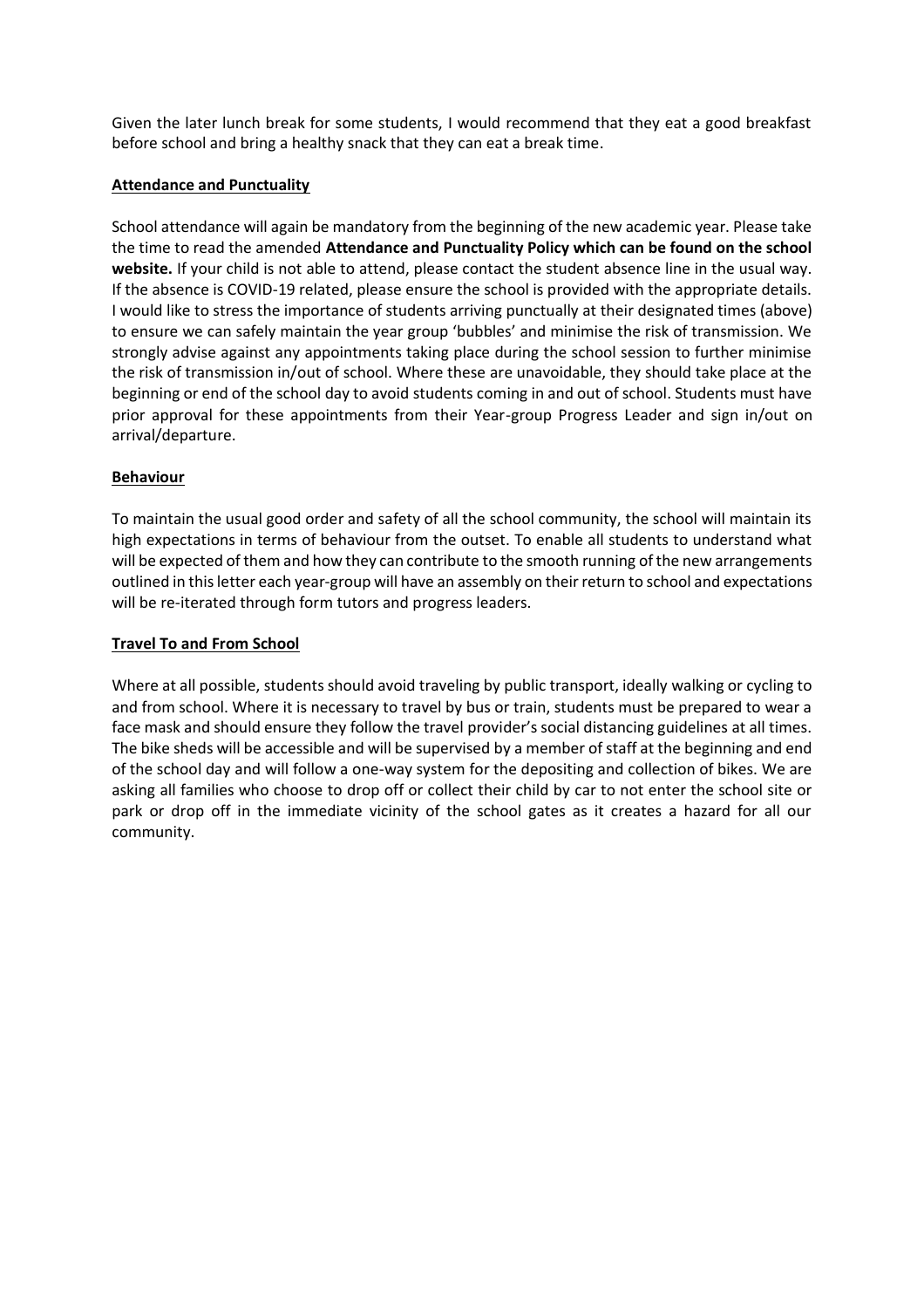

Students should arrive in time, but not too early, for the beginning of the school day using the entrances indicated above and report to their year-group zone as below: (between 8.15 and 8.25am)

- Year 7 English Corridor
- Year 8 MFL Corridor
- Year 9 Maths Corridor
- Year 10 Top floor
- Year 11 Rosla block

#### **Uniform & Equipment**

Students will be expected to attend from September in full school uniform and fully equipped for all classroom-based lessons. They will not be able to share equipment with their peers. Full details of the school uniform and school equipment requirements can be found on the school website.

When students have PE we are asking them to come to school in their PE kit and their school blazer. Track suit bottoms and leggings will also be permitted.

#### **Start of Term Arrangements**

Given the significance of the changes that will be implemented in September, we require time for induction and orientation with our new Y7 students who will begin school on Tuesday the 1st of September. Pupils in Y8-11 will join us on Wednesday the 2<sup>nd</sup> September. Pupils will spend the morning with form tutors and will begin normal lessons after morning break.

Whilst there will be a focus on ensuring students have opportunities to recover any lost learning and 'catch up' during next term, I can assure you that there will be no narrowing of the curriculum. Initially, there will be no extra-curricular activities to enable teachers and students to focus on the adapting to the new arrangements contained in this letter and to minimise contact between students from different year groups. It is hoped, though, that extra-curricular activities will recommence in the not too distant future.